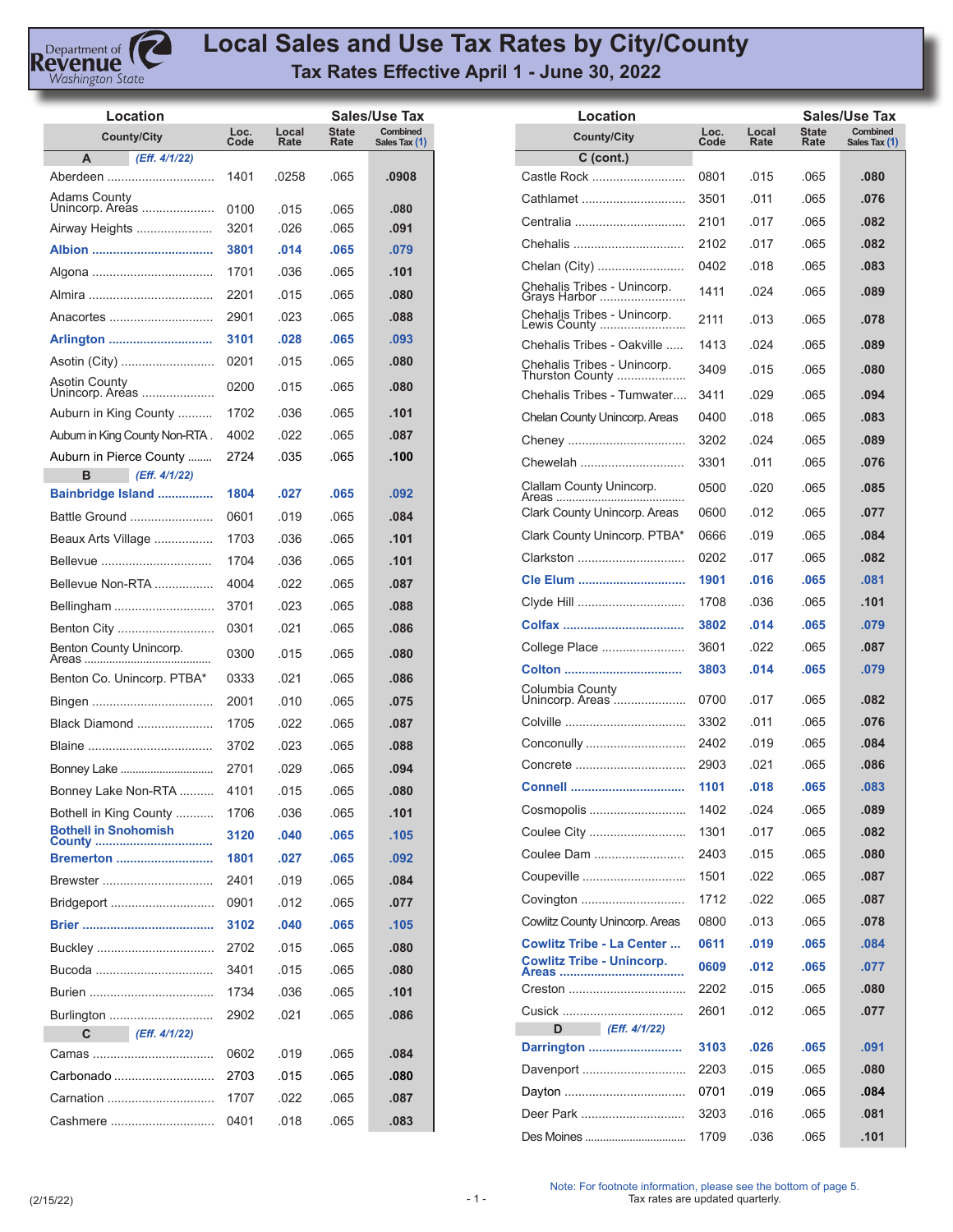| Location                                                                                                                                                                                                                       |              |               |                      | Sales/Use Tax             |
|--------------------------------------------------------------------------------------------------------------------------------------------------------------------------------------------------------------------------------|--------------|---------------|----------------------|---------------------------|
| <b>County/City</b>                                                                                                                                                                                                             | Loc.<br>Code | Local<br>Rate | <b>State</b><br>Rate | Combined<br>Sales Tax (1) |
| $D$ (cont.)                                                                                                                                                                                                                    |              |               |                      |                           |
| Douglas Co. Unincorp. Areas                                                                                                                                                                                                    | 0900         | .013          | .065                 | .078                      |
| Douglas Co. Unincorp. PTBA*.                                                                                                                                                                                                   | 0909         | .018          | .065                 | .083                      |
| DuPont                                                                                                                                                                                                                         | 2704         | .029          | .065                 | .094                      |
|                                                                                                                                                                                                                                | 1710         | .024          | .065                 | .089                      |
| Е<br>(Eff. 4/1/22)                                                                                                                                                                                                             |              |               |                      |                           |
| East Wenatchee                                                                                                                                                                                                                 | 0902         | .019          | .065                 | .084                      |
| Fatonville <b>Example</b>                                                                                                                                                                                                      | 2705         | .015          | .065                 | .080                      |
| Edgewood                                                                                                                                                                                                                       | 2720         | .035          | .065                 | .100                      |
| <b>Edmonds</b>                                                                                                                                                                                                                 | 3104         | .040          | .065                 | .105                      |
| Electric City                                                                                                                                                                                                                  | 1302         | .017          | .065                 | .082                      |
| Ellensburg                                                                                                                                                                                                                     | 1902         | .019          | .065                 | .084                      |
|                                                                                                                                                                                                                                | 1403         | 024           | .065                 | .089                      |
| Elmer City                                                                                                                                                                                                                     | 2404         | .015          | .065                 | .080                      |
| <b>Endicott </b>                                                                                                                                                                                                               | 3804         | .014          | .065                 | .079                      |
|                                                                                                                                                                                                                                | 0403         | .018          | .065                 | .083                      |
| Enumclaw                                                                                                                                                                                                                       | 1711         | .023          | .065                 | .088                      |
|                                                                                                                                                                                                                                | 1303         | .019          | .065                 | .084                      |
|                                                                                                                                                                                                                                | 3105         | .034          | .065                 | .099                      |
| <b>Everett Non-RTA </b>                                                                                                                                                                                                        | 4205         | .020          | .065                 | .085                      |
| Everson                                                                                                                                                                                                                        | 3703         | .021          | .065                 | .086                      |
| F<br>(Eff. 4/1/22)                                                                                                                                                                                                             |              |               |                      |                           |
| Fairfield                                                                                                                                                                                                                      | 3204         | .016          | .065                 | .081                      |
| Farmington                                                                                                                                                                                                                     | 3805         | .014          | .065                 | .079                      |
| Federal Way                                                                                                                                                                                                                    | 1732         | .036          | .065                 | .101                      |
| Ferndale                                                                                                                                                                                                                       | 3704         | .023          | .065                 | .088                      |
| Ferry County Unincorp. Areas.                                                                                                                                                                                                  | 1000         | .015          | .065                 | .080                      |
| Fife the contract of the contract of the contract of the contract of the contract of the contract of the contract of the contract of the contract of the contract of the contract of the contract of the contract of the contr | 2706         | .035          | .065                 | .100                      |
|                                                                                                                                                                                                                                | 2707         | .035          | .065                 | .100                      |
|                                                                                                                                                                                                                                | 0501         | .020          | .065                 | .085                      |
| <b>Franklin County Unincorp.</b>                                                                                                                                                                                               | 1100         | .016          | .065                 | .081                      |
| Areas<br><b>Franklin County Unincorp.</b>                                                                                                                                                                                      |              |               |                      |                           |
| <b>PTBA*</b>                                                                                                                                                                                                                   | 1111         | .022          | .065                 | .087                      |
| Friday Harbor                                                                                                                                                                                                                  | 2801         | .020          | .065                 | .085                      |
| G<br>(Eff. 4/1/22)                                                                                                                                                                                                             |              |               |                      |                           |
| Garfield (City)<br>Garfield County Unincorp.                                                                                                                                                                                   | 3806         | .014          | .065                 | .079                      |
|                                                                                                                                                                                                                                | 1200         | .014          | .065                 | .079                      |
| George                                                                                                                                                                                                                         | 1304         | .019          | .065                 | .084                      |
| Gig Harbor                                                                                                                                                                                                                     | 2708         | .023          | .065                 | .088                      |
| Gig Harbor HBZ ±                                                                                                                                                                                                               | 2788         | .023          | .065                 | .088                      |
| Gold Bar                                                                                                                                                                                                                       | 3106         | .026          | .065                 | .091                      |
| Goldendale                                                                                                                                                                                                                     | 2002         | .010          | .065                 | .075                      |
| Grand Coulee                                                                                                                                                                                                                   | 1305         | .019          | .065                 | .084                      |
| Grandview                                                                                                                                                                                                                      | 3901         | .015          | .065                 | .080                      |
| Granger                                                                                                                                                                                                                        | 3902         | .015          | .065                 | .080                      |
| Granite Falls                                                                                                                                                                                                                  | 3107         | .026          | .065                 | .091                      |
| Grant County Unincorp. Areas.                                                                                                                                                                                                  | 1300         | .017          | .065                 | .082                      |
| <b>Grays Harbor County</b><br>Unincorp. Areas                                                                                                                                                                                  | 1400         | .024          | .065                 | .089                      |
| н                                                                                                                                                                                                                              |              |               |                      |                           |
| Hamilton                                                                                                                                                                                                                       | 2904         | .021          | .065                 | .086                      |

|                                            | Location                                          |              |               |               | <b>Sales/Use Tax</b>             |
|--------------------------------------------|---------------------------------------------------|--------------|---------------|---------------|----------------------------------|
|                                            | <b>County/City</b>                                | Loc.<br>Code | Local<br>Rate | State<br>Rate | <b>Combined</b><br>Sales Tax (1) |
|                                            | $H$ (cont.)                                       |              |               |               |                                  |
|                                            |                                                   |              |               |               |                                  |
|                                            |                                                   | 3903         | .015          | .065          | .080                             |
|                                            | Harrington                                        | 2204         | .015          | .065          | .080                             |
|                                            | Hartline                                          | 1306         | .017          | .065          | .082                             |
|                                            |                                                   | 0101         | .015          | .065          | .080                             |
|                                            | Hoquiam                                           | 1404         | 024           | .065          | .089                             |
|                                            |                                                   | 1713         | .036          | .065          | .101                             |
| П                                          | (Eff. 4/1/22)                                     |              |               |               |                                  |
|                                            | <u>Ilwaco </u>                                    | 2501         | .016          | .065          | .081                             |
|                                            |                                                   | 3108         | .026          | .065          | .091                             |
|                                            |                                                   | 2602         | .012          | .065          | .077                             |
|                                            | Island County Unincorp. Areas                     | 1500         | .022          | .065          | .087                             |
|                                            | Issaquah                                          | 1714         | .036          | .065          | .101                             |
|                                            | Issaquah Non-RTA                                  | 4014         | .022          | .065          | .087                             |
|                                            | J                                                 |              |               |               |                                  |
|                                            |                                                   |              |               |               |                                  |
|                                            | Jefferson County Unincorp. Areas                  | 1600         | .026          | .065          | .091                             |
| Κ                                          | (Eff. 4/1/22)                                     |              |               |               |                                  |
|                                            | Kahlotus                                          | 1102         | .016          | .065          | .081                             |
|                                            |                                                   | 0802         | .014          | .065          | .079                             |
| Kalispel Tribe - Airway<br>Heights         | .                                                 | 3215         | .026          | .065          | .091                             |
|                                            | Kalispel Tribe - Unincorp.<br>Pend Oreille County | 2607         | .012          | .065          | .077                             |
|                                            |                                                   |              |               |               |                                  |
|                                            |                                                   | 0803         | .016          | .065          | .081                             |
|                                            | Kenmore                                           | 1738         | .036          | .065          | .101                             |
|                                            | Kennewick                                         | 0302         | .021          | .065          | .086                             |
|                                            |                                                   | 1715         | .036          | .065          | .101                             |
|                                            | Kent Non-RTA                                      | 4015         | .022          | .065          | .087                             |
|                                            | Kettle Falls                                      | 3303         | .011          | .065          | .076                             |
| King County Unincorp. Areas                |                                                   | 1700         | .036          | .065          | .101                             |
| King County Unincorp.                      | Non-RTA                                           | 4000         | .022          | .065          | .087                             |
|                                            | Kirkland                                          | 1716         | .037          | .065          | .102                             |
|                                            | <b>Kitsap County Unincorp. Areas</b>              | 1800         | .027          | .065          | .092                             |
|                                            | Kittitas City                                     | 1903         | .016          | .065          | .081                             |
| <b>Kittitas County Unincorp.</b>           |                                                   | 1900         | .016          | .065          | .081                             |
| Areas<br><b>Klickitat County Unincorp.</b> |                                                   | 2000         | .010          | .065          | .075                             |
|                                            |                                                   |              |               |               |                                  |
|                                            |                                                   | 1307         | .017          | .065          | .082                             |
| L                                          | (Eff. 4/1/22)                                     |              |               |               |                                  |
|                                            | La Center                                         | 0603         | .019          | .065          | .084                             |
|                                            | La Conner                                         | 2905         | .021          | .065          | .086                             |
|                                            | LaCrosse                                          | 3807         | .014          | .065          | .079                             |
|                                            |                                                   | 3402         | .029          | .065          | .094                             |
|                                            | Lake Forest Park                                  | 1717         | .036          | .065          | .101                             |
|                                            | Lake Stevens                                      | 3109         | .026          | .065          | .091                             |
|                                            | Lakewood                                          | 2721         | .035          | .065          | .100                             |
|                                            | Lamont                                            | 3808         | .014          | .065          | .079                             |
|                                            | Langley                                           | 1502         | .022          | .065          | .087                             |
|                                            |                                                   | 3205         | .016          | .065          | .081                             |
|                                            |                                                   |              |               |               |                                  |
|                                            | Leavenworth                                       | 0404         | .020          | .065          | .085                             |
|                                            | Lewis County Unincorp. Areas.                     | 2100         | .013          | .065          | .078                             |
|                                            | Liberty Lake                                      | 3212         | .024          | .065          | .089                             |
|                                            | Lincoln County Unincorp. Areas.                   | 2200         | .015          | .065          | .080                             |

 $(2/15/22)$  - 2 -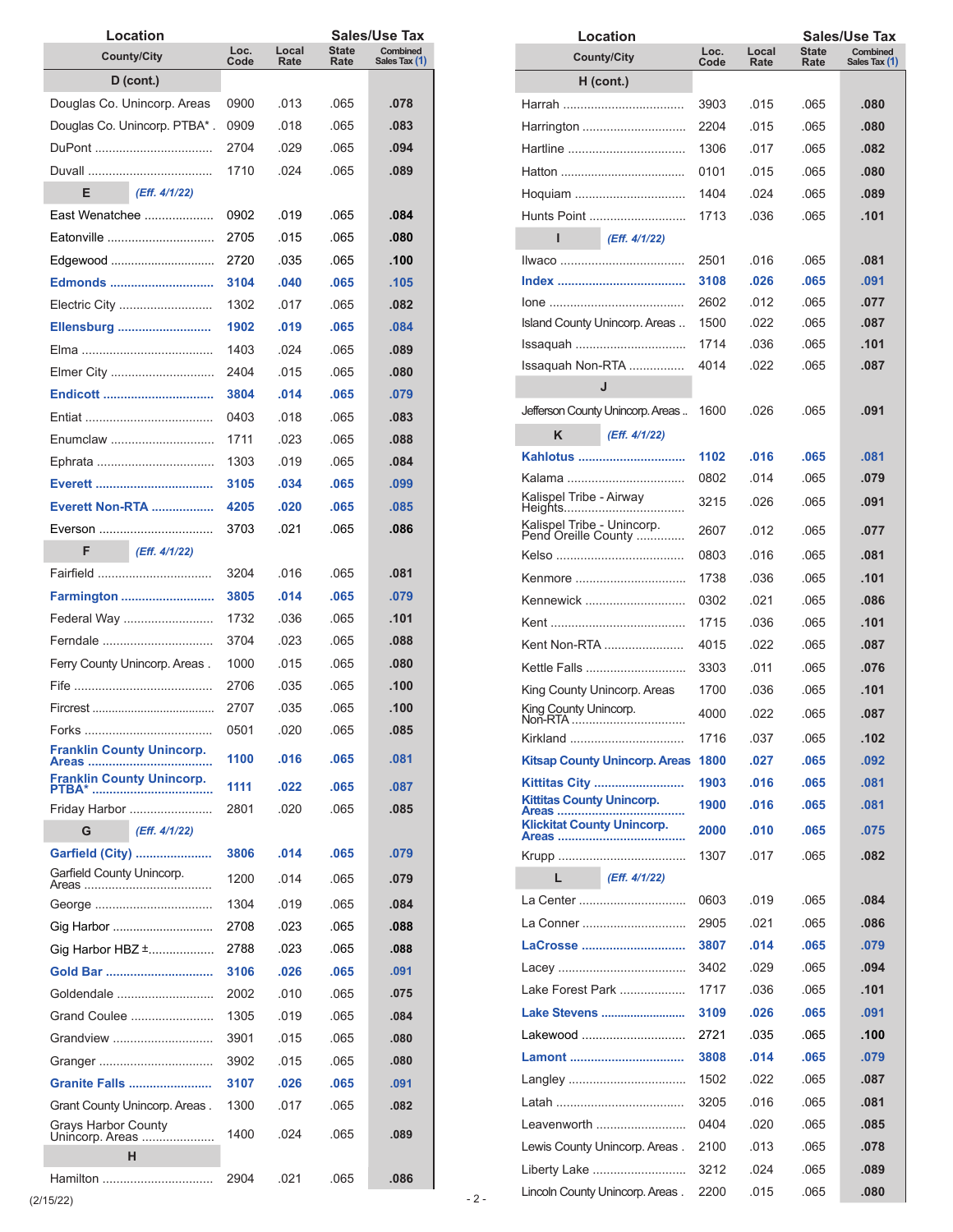| Location                                                                        |              |               |                      | Sales/Use Tax             |
|---------------------------------------------------------------------------------|--------------|---------------|----------------------|---------------------------|
| <b>County/City</b>                                                              | Loc.<br>Code | Local<br>Rate | <b>State</b><br>Rate | Combined<br>Sales Tax (1) |
| $L$ (cont.)                                                                     |              |               |                      |                           |
|                                                                                 | 0102         | .015          | .065                 | .080                      |
| Long Beach                                                                      | 2502         | .018          | .065                 | .083                      |
| Longview                                                                        | 0804         | .016          | .065                 | .081                      |
|                                                                                 | 2906         | .021          | .065                 | .086                      |
|                                                                                 | 3705         | .023          | .065                 | .088                      |
| Lynnwood                                                                        | 3110         | .041          | .065                 | .106                      |
| M<br>(Eff. 4/1/22)                                                              |              |               |                      |                           |
| Mabton                                                                          | 3904         | .015          | .065                 | .080                      |
| Malden                                                                          | 3809         | .014          | .065                 | .079                      |
| Mansfield                                                                       | 0903         | .012          | .065                 | .077                      |
| Maple Valley                                                                    | 1720         | .022          | .065                 | .087                      |
| Marcus                                                                          | 3304         | .011          | .065                 | .076                      |
| Marysville                                                                      | 3111         | .029          | .065                 | .094                      |
| Mason County Unincorp. Areas                                                    | 2300         | .020          | .065                 | .085                      |
| Mattawa                                                                         | 1308         | .019          | .065                 | .084                      |
| McCleary                                                                        | 1405         | .024          | .065                 | .089                      |
| Medical Lake                                                                    | 3206         | .024          | .065                 | .089                      |
| Medina                                                                          | 1718         | .036          | .065                 | .101                      |
| Mercer Island                                                                   | 1719         | .036          | .065                 | .101                      |
|                                                                                 | 1103         | .016          | .065                 | .081                      |
| Metaline                                                                        | 2603         | .012          | .065                 | .077                      |
| Metaline Falls                                                                  | 2604         | .012          | .065                 | .077                      |
| <b>Mill Creek</b>                                                               | 3119         | .041          | .065                 | .106                      |
| Millwood                                                                        | 3207         | .024          | .065                 | .089                      |
| Milton in King County                                                           | 1731         | .036          | .065                 | .101                      |
| Milton in Pierce County                                                         | 2709         | .035          | .065                 | .100                      |
| Monroe                                                                          | 3112         | .029          | .065                 | .094                      |
| Montesano                                                                       | 1406         | .024          | .065                 | .089                      |
| Morton                                                                          | 2103         | .013          | .065                 | .078                      |
| Moses Lake                                                                      | 1309         | .019          | .065                 | .084                      |
| Mossyrock                                                                       | 2104         | .013          | .065                 | .078                      |
| Mount Vernon                                                                    | 2907         | .023          | .065                 | .088                      |
| Mountlake Terrace                                                               | 3113         | .040          | .065                 | .105                      |
| Moxee City                                                                      | 3905         | .015          | .065                 | .080                      |
| Mukilteo                                                                        | 3114         | .041          | .065                 | .106                      |
| N                                                                               |              |               |                      |                           |
| Naches                                                                          | 3906         | .015          | .065                 | .080                      |
| Napavine                                                                        | 2105         | .013          | .065                 | .078                      |
| Nespelem                                                                        | 2405         | .015          | .065                 | .080                      |
| Newcastle                                                                       | 1736         | .036          | .065                 | .101                      |
| Newcastle Non-RTA                                                               | 4036         | .022          | .065                 | .087                      |
| Newport                                                                         | 2605         | .012          | .065                 | .077                      |
| Nisqually Tribe - Lacey                                                         | 3419         | .029          | .065                 | .094                      |
|                                                                                 | 2731         | .035          | .065                 | .100                      |
| Nisqually Tribe - Lakewood                                                      |              |               |                      |                           |
| Nisqually Tribe - Unincorp.<br>Pierce County RTA<br>Nisqually Tribe - Unincorp. | 2725         | .029          | .065                 | .094                      |
| Pierce County Non-RTA<br>Nisqually Tribe - Unincorp.                            | 4103         | .015          | .065                 | .080                      |
| Thurston County                                                                 | 3415         | .015          | .065                 | .080                      |
| Nisqually Tribe - Unincorp.<br>Thurston County PTBA*                            | 3417         | .027          | .065                 | .092                      |

| Location                                      |              |               |               | Sales/Use Tax             |
|-----------------------------------------------|--------------|---------------|---------------|---------------------------|
| <b>County/City</b>                            | Loc.<br>Code | Local<br>Rate | State<br>Rate | Combined<br>Sales Tax (1) |
| N (cont.)                                     |              |               |               |                           |
| Nooksack                                      | 3706         | .021          | .065          | .086                      |
| Normandy Park                                 | 1721         | .036          | .065          | .101                      |
| North Bend                                    | 1722         | .025          | .065          | .090                      |
| North Bonneville                              | 3001         | .012          | .065          | .077                      |
| Northport                                     | 3305         | .011          | .065          | .076                      |
| (Eff. 4/1/22)<br>O                            |              |               |               |                           |
| Oak Harbor                                    | 1503         | .024          | .065          | .089                      |
| Oakesdale                                     | 3810         | .014          | .065          | .079                      |
| Oakville                                      | 1407         | .024          | .065          | .089                      |
| Ocean Shores                                  | 1409         | .026          | .065          | .091                      |
|                                               | 2205         | .015          | .065          | .080                      |
| Okanogan (City)                               | 2406         | .020          | .065          | .085                      |
| Okanogan County                               | 2400         | .015          | .065          | .080                      |
| Unincorp. Areas<br>Okanogan County            |              | .019          |               |                           |
| Unincorp. PTBA*                               | 2424         |               | .065          | .084                      |
| Olympia                                       | 3403         | .029          | .065          | .094                      |
|                                               | 2407         | .019          | .065          | .084                      |
| Oroville                                      | 2408         | .019          | .065          | .084                      |
|                                               | 2710         | .029          | .065          | .094                      |
|                                               | 0103         | .017          | .065          | .082                      |
| P<br>(Eff. 4/1/22)                            |              |               |               |                           |
| Pacific in King County                        | 1723         | .036          | .065          | .101                      |
| Pacific in Pierce County                      | 2723         | .035          | .065          | .100                      |
| Pacific County Unincorp. Areas.               | 2500         | .016          | .065          | .081                      |
| Palouse                                       | 3811         | .014          | .065          | .079                      |
|                                               | 1104         | .022          | .065          | .087                      |
| Pateros                                       | 2409         | .021          | .065          | .086                      |
|                                               | 2106         | .013          | .065          | .078                      |
| Pend Oreille County Unincorp.                 | 2600         | 012           | 065           | 077                       |
| Pierce County Unincorp. Areas.                | 2700         | .029          | .065          | .094                      |
| Pierce County Unincorp.<br>Areas Non-RTA      |              |               |               |                           |
| Pierce County Unincorp.                       | 4100         | .015          | .065          | .080                      |
| Areas Non-RTA HBZ ±                           | 2789         | .015          | .065          | .080                      |
| Pierce County<br>Unincorp. PTBA*              | 2727         | .035          | .065          | .100                      |
| Pierce County Unincorp.<br>PTBA* Non-RTA      | 4127         | .021          | .065          | .086                      |
| Pierce County Unincorp.                       |              |               |               |                           |
| PTBA* HBZ ±                                   | 2787<br>1201 | .021<br>.014  | .065<br>.065  | .086<br>.079              |
| Pomeroy                                       |              |               |               |                           |
| Port Angeles                                  | 0502         | .023          | .065          | .088                      |
| <b>Port Orchard </b>                          | 1802         | .027          | .065          | .092                      |
| Port Townsend                                 | 1601         | .026          | .065          | .091                      |
| Poulsbo                                       | 1803         | .027          | .065          | .092                      |
|                                               | 3602         | .016          | .065          | .081                      |
|                                               | 0303         | .021          | .065          | .086                      |
| Pullman                                       | 3812         | .014          | .065          | .079                      |
| Puyallup<br>Puyallup Tribe - Unincorp.        | 2711         | .035          | .065          | .100                      |
| Aréas Non-RTA                                 | 4105         | .015          | .065          | .080                      |
| Puyallup Tribe - Unincorp.<br>Areas PTBA* RTA | 2745         | .035          | .065          | .100                      |
| Puyallup Tribe - Edgewood                     | 2739         | .035          | .065          | .100                      |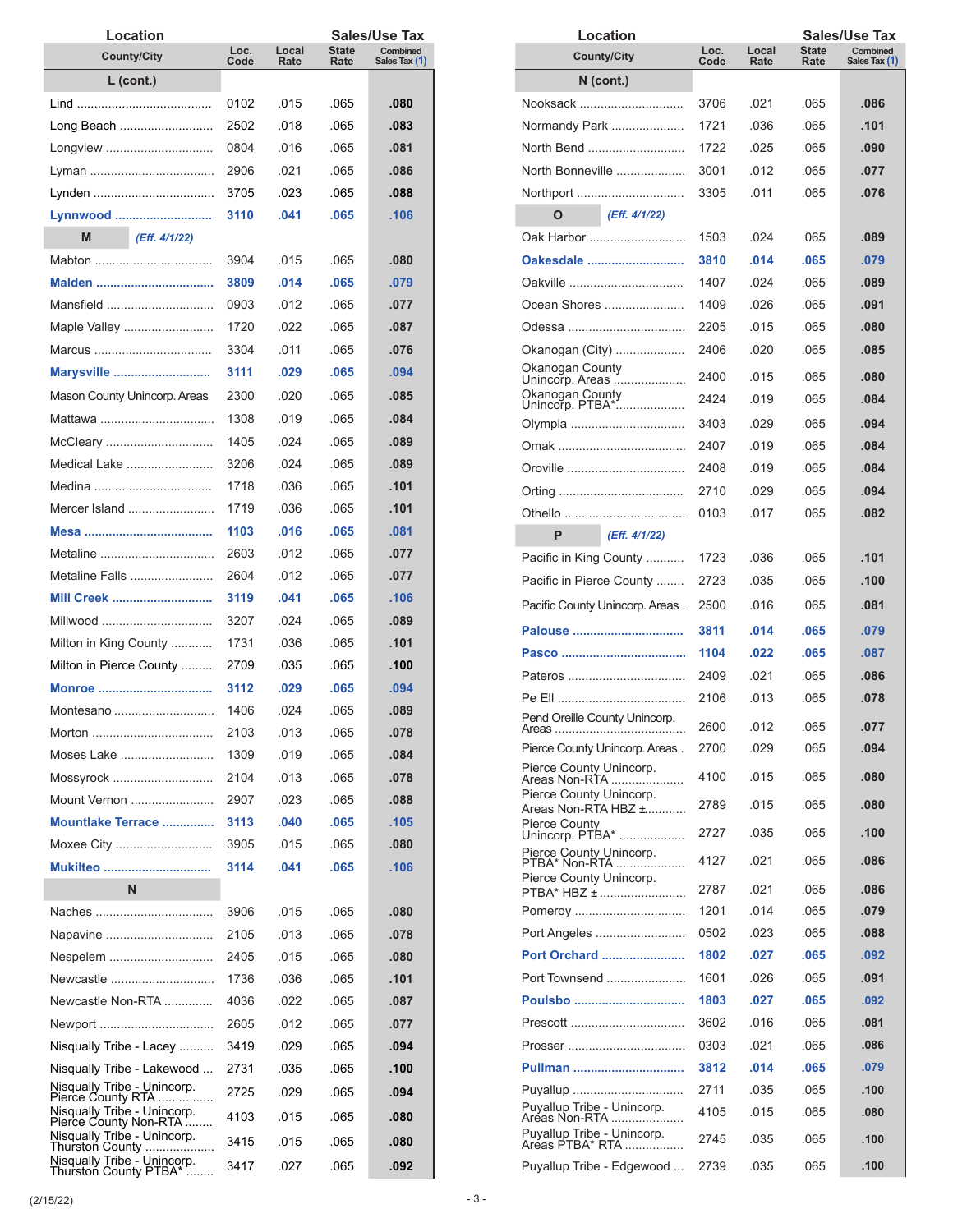| Location                                             |              |               |               | Sales/Use Tax             |
|------------------------------------------------------|--------------|---------------|---------------|---------------------------|
| <b>County/City</b>                                   | Loc.<br>Code | Local<br>Rate | State<br>Rate | Combined<br>Sales Tax (1) |
| $P$ (cont.)                                          |              |               |               |                           |
| Puyallup Tribe - Federal Way                         | 1741         | .036          | .065          | .101                      |
| Puyallup Tribe - Fife                                | 2735         | .035          | .065          | .100                      |
| Puyallup Tribe - Milton                              | 2737         | .035          | .065          | .100                      |
| Puyallup Tribe - Puyallup                            | 2733         | .035          | .065          | .100                      |
| Puyallup Tribe - Tacoma                              | 2741         | .038          | .065          | .103                      |
| Q                                                    |              |               |               |                           |
|                                                      | 1310         | .017          | .065          | .082                      |
| R<br>(Eff. 4/1/22)                                   |              |               |               |                           |
| Rainier ……………………………                                  | 3404         | .015          | .065          | .080                      |
| Raymond                                              | 2503         | .016          | .065          | .081                      |
| Reardan                                              | 2206         | .015          | .065          | .080                      |
| Redmond                                              | 1724         | .036          | .065          | .101                      |
| Redmond Non-RTA                                      | 4024         | .022          | .065          | .087                      |
|                                                      | 1725         | .036          | .065          | .101                      |
| Renton Non-RTA                                       | 4025         | .022          | .065          | .087                      |
| Republic                                             | 1001         | .015          | .065          | .080                      |
| Richland                                             | 0304         | .021          | .065          | .086                      |
| Ridgefield                                           | 0604         | .021          | .065          | .086                      |
| Ritzville                                            | 0104         | .015          | .065          | .080                      |
| Riverside                                            | 2410         | .019          | .065          | .084                      |
| Rock Island                                          | 0904         | .018          | .065          | .083                      |
| Rockford                                             | 3208         | .016          | .065          | .081                      |
| Rosalia                                              | 3813         | .014          | .065          | .079                      |
|                                                      | 1904         | .016          | .065          | .081                      |
|                                                      | 2712         | .016          | .065          | .081                      |
| Royal City                                           | 1311         | .017          | .065          | .082                      |
|                                                      | 2713         | .035          | .065          | .100                      |
| S<br>(Eff. 4/1/22)                                   |              |               |               |                           |
| Sammamish                                            | 1739         | .036          | .065          | .101                      |
| Sammamish Non-RTA                                    | 4039         | .022          | .065          | .087                      |
| San Juan County Unincorp. Areas 2800                 |              | .018          | .065          | .083                      |
| SeaTac                                               | 1733         | .036          | .065          | .101                      |
|                                                      | 1726         | .0375         | .065          | .1025                     |
| Sedro-Woolley                                        | 2908         | .021          | .065          | .086                      |
|                                                      | 3907         | .018          | .065          | .083                      |
| Sequim                                               | 0503         | .023          | .065          | .088                      |
| Shelton                                              | 2301         | .023          | .065          | .088                      |
| Shoreline                                            | 1737         | .038          | .065          | .103                      |
| Skagit County                                        | 2900         | .017          | .065          | .082                      |
| Unincorp. Areas<br>Skagit County                     | 2929         | .021          | .065          | .086                      |
| Unincorp. PTBA*<br>Skamania County                   |              |               |               |                           |
| Unincorp. Areas                                      | 3000         | .012          | .065          | .077                      |
| Skykomish                                            | 1727         | .022          | .065          | .087                      |
| Snohomish (City)                                     | 3115         | .028          | .065          | .093                      |
| <b>Snohomish County</b><br>Unincorp. Areas           | 3100         | .028          | .065          | .093                      |
| <b>Snohomish County</b><br>Unincorp. Areas Non-RTA . | 4200         | .014          | .065          | .079                      |
| <b>Snohomish County</b>                              |              |               |               |                           |
| Unincorp. PTBA*                                      | 3131         | .040          | .065          | .105                      |
| Snohomish County<br>Unincorp. PTBA* Non-RTA          | 4231         | .026          | .065          | .091                      |
| Snoqualmie                                           | 1728         | .024          | .065          | .089                      |

| Location                                                 |              |               |               | Sales/Use Tax             |
|----------------------------------------------------------|--------------|---------------|---------------|---------------------------|
| <b>County/City</b>                                       | Loc.<br>Code | Local<br>Rate | State<br>Rate | Combined<br>Sales Tax (1) |
| S (cont.)                                                |              |               |               |                           |
| Soap Lake                                                | 1312         | .017          | .065          | .082                      |
| South Bend                                               | 2504         | .016          | .065          | .081                      |
| South Cle Elum                                           | 1905         | .016          | .065          | .081                      |
| South Prairie                                            | 2714         | .015          | .065          | .080                      |
| Spangle                                                  | 3209         | .016          | .065          | .081                      |
| Spokane (City)                                           | 3210         | .025          | .065          | .090                      |
| Spokane County                                           | 3200         | .016          | .065          | .081                      |
| Unincorp Areas<br>Spokane County<br>Unincorp. PTBA*      | 3232         | .024          | .065          | .089                      |
| Spokane Valley                                           | 3213         | .024          | .065          | .089                      |
| Sprague                                                  | 2207         | .015          | .065          | .080                      |
| Springdale                                               | 3306         | .011          | .065          | .076                      |
| Squaxin Tribe - Unincorp.                                | 2303         | .020          | .065          | .085                      |
| Mason County                                             |              |               |               |                           |
| Squaxin Tribe - Unincorp.<br>Thurston County             | 3413         | .015          | .065          | .080                      |
| St. John                                                 | 3814         | .014          | .065          | .079                      |
| Stanwood                                                 | 3116         | .028          | .065          | .093                      |
| Starbuck                                                 | 0702         | .017          | .065          | .082                      |
| Steilacoom                                               | 2715         | .035          | .065          | .100                      |
| Stevens County Unincorp.                                 | 3300         | .011          | .065          | .076                      |
| Stevenson                                                | 3002         | .012          | .065          | .077                      |
|                                                          | 3117         | .026          | .065          | .091                      |
| Sumas                                                    | 3707         | .021          | .065          | .086                      |
| Sumner                                                   | 2716         | .029          | .065          | .094                      |
| Sunnyside                                                | 3908         | .017          | .065          | .082                      |
| Suquamish Tribe -<br>Unincorp. Jefferson County          | 1603         | .026          | .065          | .091                      |
| <b>Suquamish Tribe -</b>                                 | 1805         | .027          | .065          | .092                      |
| <b>Unincorp. Kitsap County</b><br>Swinomish Tribe -      | 2911         | .021          | .065          | .086                      |
| La Conner<br>Swinomish Tribe -                           | 2909         | .017          | .065          | .082                      |
| Unincorp. Skagit County<br>Swinomish Tribe - Unincorp.   |              | .021          | .065          | .086                      |
| Skagit County PTBA<br>т<br>(Eff. 4/1/22)                 | 2931         |               |               |                           |
| Tacoma                                                   |              |               |               |                           |
|                                                          | 2717         | .038          | .065          | .103                      |
|                                                          | 3815         | .014          | .065          | .079                      |
| Thurston County                                          | 3405         | .015          | .065          | .080                      |
| Unincorp. Areas                                          | 3400         | .015          | .065          | .080                      |
| Thurston County<br>Unincorp. PTBA*                       | 3434         | .027          | .065          | .092                      |
|                                                          | 3909         | .015          | .065          | .080                      |
|                                                          | 2107         | .013          | .065          | .078                      |
| Tonasket                                                 | 2411         | .020          | .065          | .085                      |
| Toppenish                                                | 3910         | .015          | .065          | .080                      |
| Tukwila                                                  | 1729         | .036          | .065          | .101                      |
| Tulalip Tribes - Marysville                              | 3121         | .029          | .065          | .094                      |
| <b>Tulalip Tribes -</b><br><b>Unincorp. PTBA Non-RTA</b> | 4233         | .026          | .065          | .091                      |
| Tumwater                                                 | 3406         | .029          | .065          | .094                      |
|                                                          | 2412         | .022          | .065          | .087                      |
| (Eff. 4/1/22)<br>U                                       |              |               |               |                           |
| Union Gap                                                | 3911         | .017          | .065          | .082                      |
| <u>Uniontown </u>                                        | 3816         | .014          | .065          | .079                      |
| University Place                                         | 2719         | .035          | .065          | .100                      |